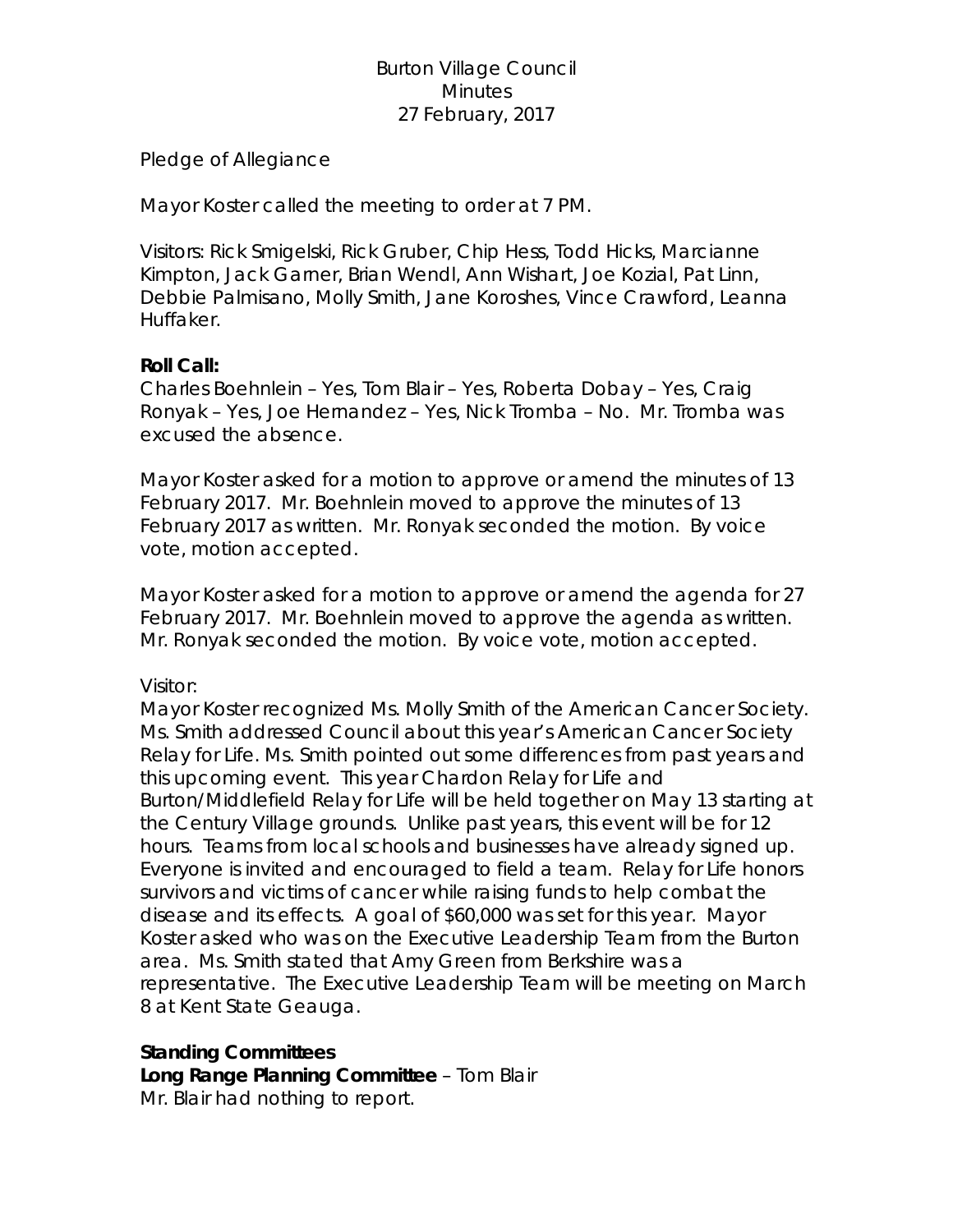# **BCPA** – Craig Ronyak.

Mayor Koster attended the BCPA meeting on 2 February 2017 and reported to Council on 13 February 2017.

**Century Village** – Joe Hernandez

Mr. Hernandez had nothing to report.

**Environmental** – Nick Tromba

Not available to report.

### **Fairboard** – Charles Boehnlein

Mr. Boehnlein reported that the Fairboard met with the Ohio Department of Natural Resources Game Warden in charge of the Natural Resources area on the Fairgrounds. The Warden asked for better signage to direct people to pond area. The Fairboard discussed dredging the pond in the Natural Resource area because silt build up. The Fairboard also spent considerable time discussing the entertainment lineup for the 2017 Geauga County Fair.

**Finance, Funding and Personnel Committee** – Charles Boehnlein/Joe Hernandez

Nothing to report.

**Cable and Internet** – Roberta Dobay

Ms. Dobay reported that she met with Judy of Kent State Geauga and the website should be up sometime next week.

**Safety Committee**- Mayor on the committee – Craig Ronyak Mr. Ronyak reported that the Fire Contract was here. It is a one year contract with a 5% increase from last year. Mayor Koster suggested that there were some possible changes to be discussed in the next contract. Mr. Ronyak reported that the AAA safe drivers program will start off with a short meeting on 1 May to register those interested and determine if enough individuals will be interested.

# **Street Committee** – Roberta Dobay

Ms. Dobay reported that she was discussing flower planting in the triangles of the square this summer with the Street Commissioner. According to Chief Smigelski, two private parties have offered to sponsor and maintain sites around the square. Ms. Dobay asked Chief Smigelski to talk about the Street Department. Chief Smigelski stated that Reilly Sweeping is quoting the Street Sweeping job this year. Spring Clean Up is 13 May. A flyer is enclosed in the soon to be released Village newsletter that details how seniors can get assistance moving heavy items out to the curb for the cleanup. Sign up by 2 May. Brush chipping will start on 8 May. The Village will be gathering quotes to do the work in the coming month. Street sweeping will be done approximately two weeks before Memorial Day to allow the Village to get the road lines painted around the park. Mayor Koster introduced Mr. Vince Crawford of Waste Management. Mr. Crawford stated that he is the Waste Management local representative as they take over from Universal Disposal. Mr. Crawford emphasized that they are still local business with local people working for them even though Waste Management is a national company. Waste Management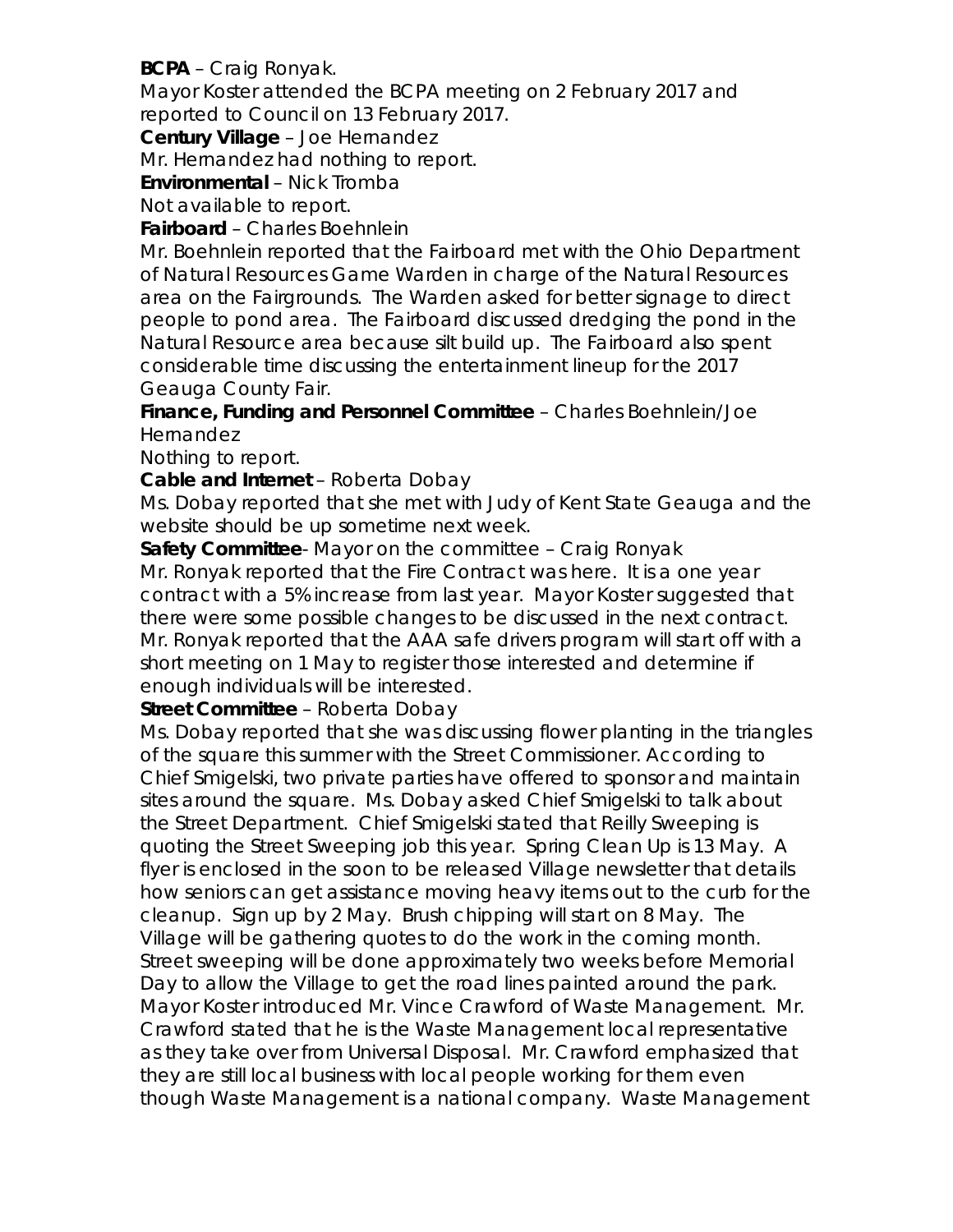will be putting 6 to 8 trucks on the road for Spring Cleanup in an effort to get all the material picked but stay within the allotted number of road hours each driver has under DOT rules. Part of the reason Waste Management is successful and competitive is because they use a landfill in Geneva Ohio. That landfill has approximately 100 years of service life left. Methane gas is collected on site and burned as fuel to create power which is sold back to the grid.

## **Council Reports on Boards and Commissions**

**BPA** – Nick Tromba – not available to report.

**BZA** – Charles Boehnlein – Mayor Koster noted that the BZA and Planning Commission are talking about finding a facilitator to work on the Strategic Plan for the Village.

**Cemetery Board** – Roberta Dobay – Had nothing to report as the last meeting did not have a quorum. Mrs. Kimpton asked about finding a fourth board member. Mayor Koster asked Mr. Hicks about the possibility of increasing the size of the Board and/or adding alternates to the Cemetery Board and other Boards. Mr. Hicks stated that the Village could adjust its codified ordinances to address the size of the boards.

**Historic District Architectural Review Board** – Joe Hernandez – the Board meets on 6 March in the evening. The Board is still looking for an additional member. Mayor Koster commented that the last meeting got a little heated, as happens from time to time, but he expected all the issues to be resolved.

**Planning Commission** – Tom Blair – has not met in February.

**Tree Commission** – Nick Tromba – not available to report. Mrs. Kimpton reminded Mayor Koster that the new potential Tree Commission member has already started without being sworn in. Mayor Koster will take of it.

### **Fiscal Officers Report**:

Mr. Paquette asked if Council had any questions about the Council Summary of Revenue and Expenses. There were none.

### **Solicitors Report**:

Mr. Hicks had nothing to report.

### **Police Report:**

Chief Smigelski reported for January 2017. There were 23 stops, no arrests, and 119 total calls. 3475 miles were put on the vehicles. On March 22 there will be clerk serving training available to those businesses selling or serving alcohol. Chief Smigelski indicated that he will asked the five businesses serving or selling alcohol in the Village to send an employee. Chief Smigelski repeated the information about the AAA safe driving course to be offered in the Village.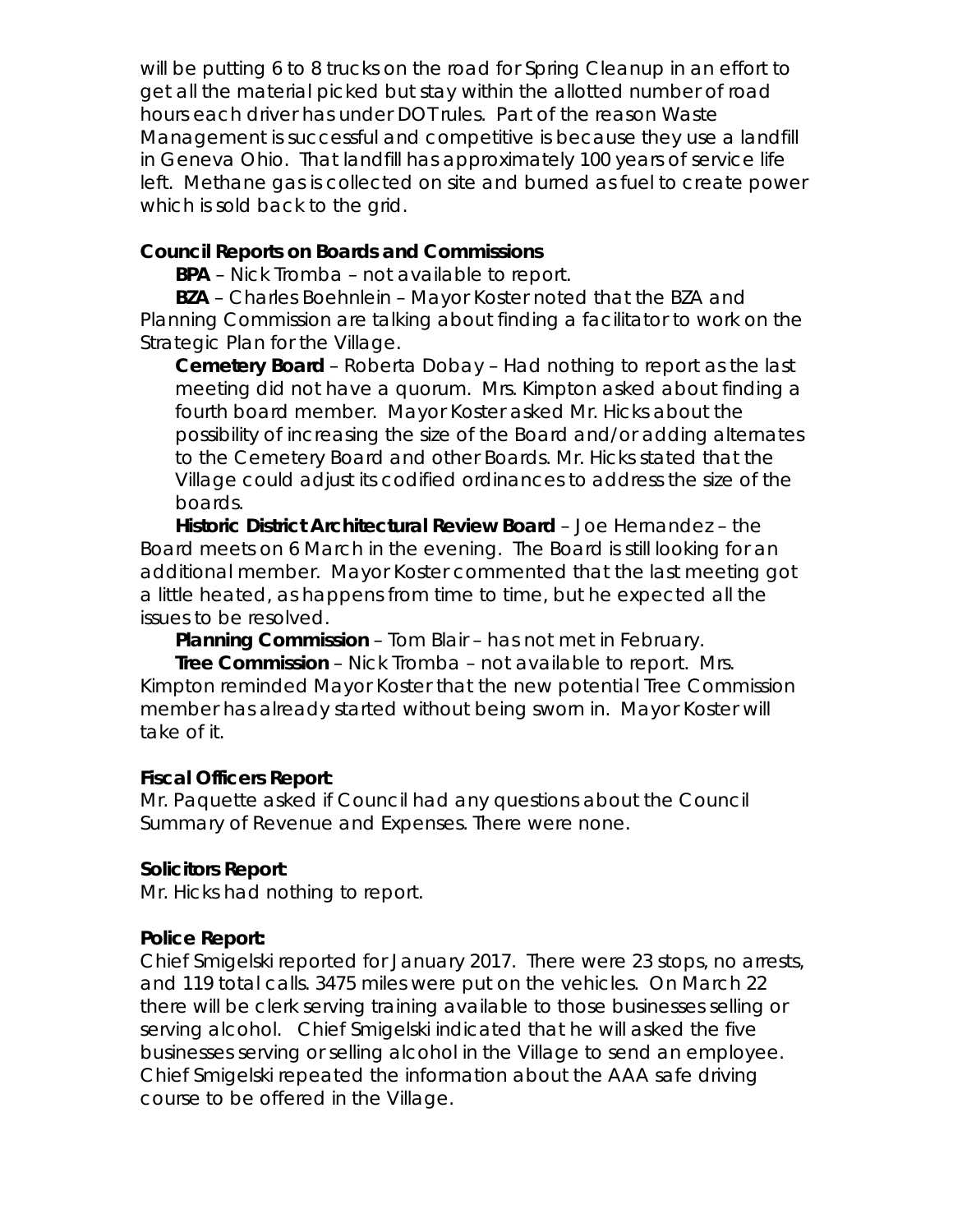Officer Nick Miltner is leaving the employment of the Village. Chief Smigelski recommended to and asked Council to make a motion to hire Matt Ankrom as a part-time officer in the Village. Officer Ankrom is currently an Auxiliarist with the Village. Mr. Ronyak moved to hire Matt Ankrom as a part-time police officer with the Village. Mr. Blair seconded the motion. Roll Call: Craig Ronyak – Yes, Tom Blair – Yes, Joe Hernandez – Yes, Roberta Dobay – Yes, Charles Boehnlein – Yes.

#### **Street Commissioners Report:**

Chief Smigelski informed Council that he has scheduled eleven interviews this week for a new laborer. The top three will be forwarded to the Mayor.

Mayor Koster acknowledged that the Board of Public Affairs has narrowed its candidate search down to 2 candidates.

#### **Fire Department Report:**

Chief Wendl reported that there were 55 calls in January and February; 37 EMS and 3 fire with the remainder miscellaneous response. 50% of the EMS calls went to Burton Health Care. The Fire Department is busy with ISO rating work the next week.

Ms. Dobay asked Chief Wendl to look into obtaining the anti-mosquito 'donuts' distributed by the health Department and offer them to the public through the Fire Department. The repellant helps to stop the spread of the Zika Virus. Chief Wendl indicated that he would ask the Fire Chief network.

#### **Zoning Inspectors Report:**

Mr. Rick Gruber reported that he had talked to the American Legion Hall about the possible removing and rebuilding of the rentals on their property. Mr. Gruber informed them that repair is an option but not tearing down and rebuilding.

Mr. Gruber also had a request for an in ground pool. The resident did not want to install a fence. Mr. Gruber informed him that it is a requirement.

#### **Arborist Report:**

Ms. Palmisano reported that she will meet with the Chamber of Commerce to discuss tree care. There were no reports of damage from the recent high winds.

#### **Engineers Report:**

Mr. Hess had nothing to report.

Mayor Koster asked for a motion to accept and pay approved invoices. Mr. Ronyak moved to pay approved invoices and Mr. Boehnlein seconded the motion. By voice vote, motion approved.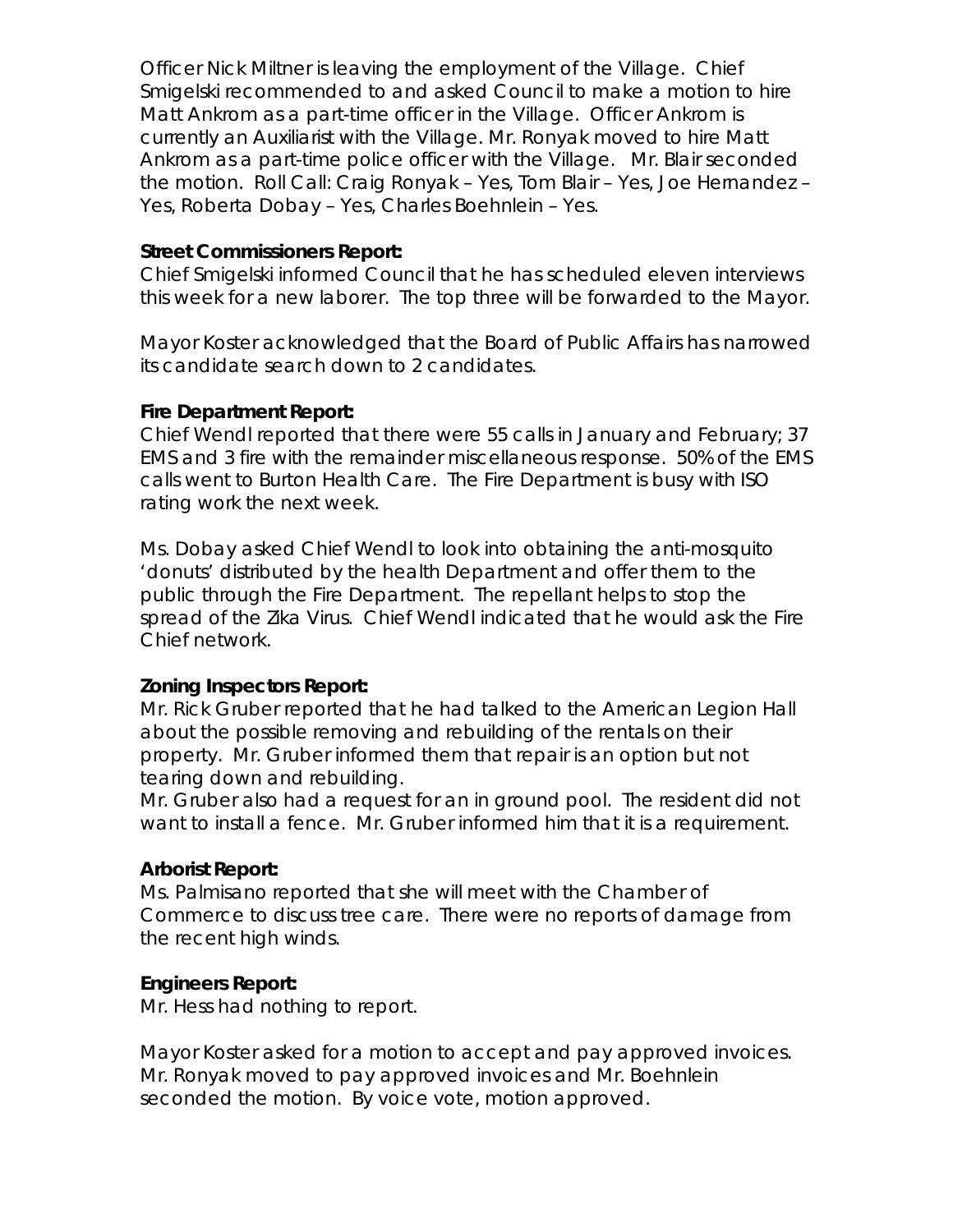### **Ordinances and Resolutions**

Mr. Boehnlein introduced Ordinance 2312-17, authorizing the Mayor and the Fiscal Officer to enter into an agreement with the Burton Volunteer Fire Department Inc. for fire and emergency services from January 1 2017 through December 31 2017. Mr. Ronyak and moved to waive readings. Mr. Boehnlein seconded the motion. Roll Call: Craig Ronyak – Yes, Charles Boehnlein – Yes, Joe Hernandez – Yes, Roberta Dobay – Yes, Tom Blair – Yes. Motion passed.

Mr. Ronyak moved to adopt Ordinance 2312-17 and Mr. Boehnlein seconded the motion. Roll Call: Craig Ronyak – Yes, Charles Boehnlein – Yes, Tom Blair – Yes, Roberta Dobay – Yes, Joe Hernandez – Yes. Ordinance 2312-17 is adopted.

Ms. Dobay introduced Ordinance 2315-17, authorizing the Mayor to enter into an agreement with Debbie Palmisano, doing business as Greenwomen LLC, for professional services commencing May 1, 2017 and ending April 30, 2018, and placed it on first reading.

Mr. Boehnlein introduced Resolution 2017-06, approving the Fiscal Officer to request an amended Certificate of Resources and Permanent Appropriations from the County Auditor regarding the Enterprise Funds. Mr. Boehnlein moved to waive further reading Mr. Ronyak seconded the motion. Roll Call: Charles Boehnlein – Yes, Craig Ronyak – Yes, Roberta Dobay – Yes, Joe Hernandez – Yes. Motion passed. Mr. Boehnlein moved to adopt Resolution 2017-06 and Mr. Ronyak seconded the motion. Roll Call: Charles Boehnlein – Yes, Craig Ronyak – Yes, Tom Blair – Yes, Roberta Dobay – Yes, Joe Hernandez – Yes. Resolution 2017-06 is adopted.

# **Mayors Report**

Nothing further to report.

# **Old Business**

Mayor Koster recounted to Council Blackdot/T-Mobile's request to renegotiate their contract with the Village to change the terms and amount of payment. The revised contract would have the Village receiving approximately \$3,500 less next year. Renewals would still be every five years however the instead of going up 3% every year, the rates would rise 10% every five years. Council deliberated briefly and asked Mr. Paquette to inform Blackdot that the proposed change was not something they wanted to do however they were open to the idea a guaranteed number years. Ms. Dobay recommended Council start shopping around for a replacement antenna company in case T-Mobile did exercise its option. Mr. Paquette mentioned to Council that right now T-Mobile provides \$21,000 per year to the Village, with